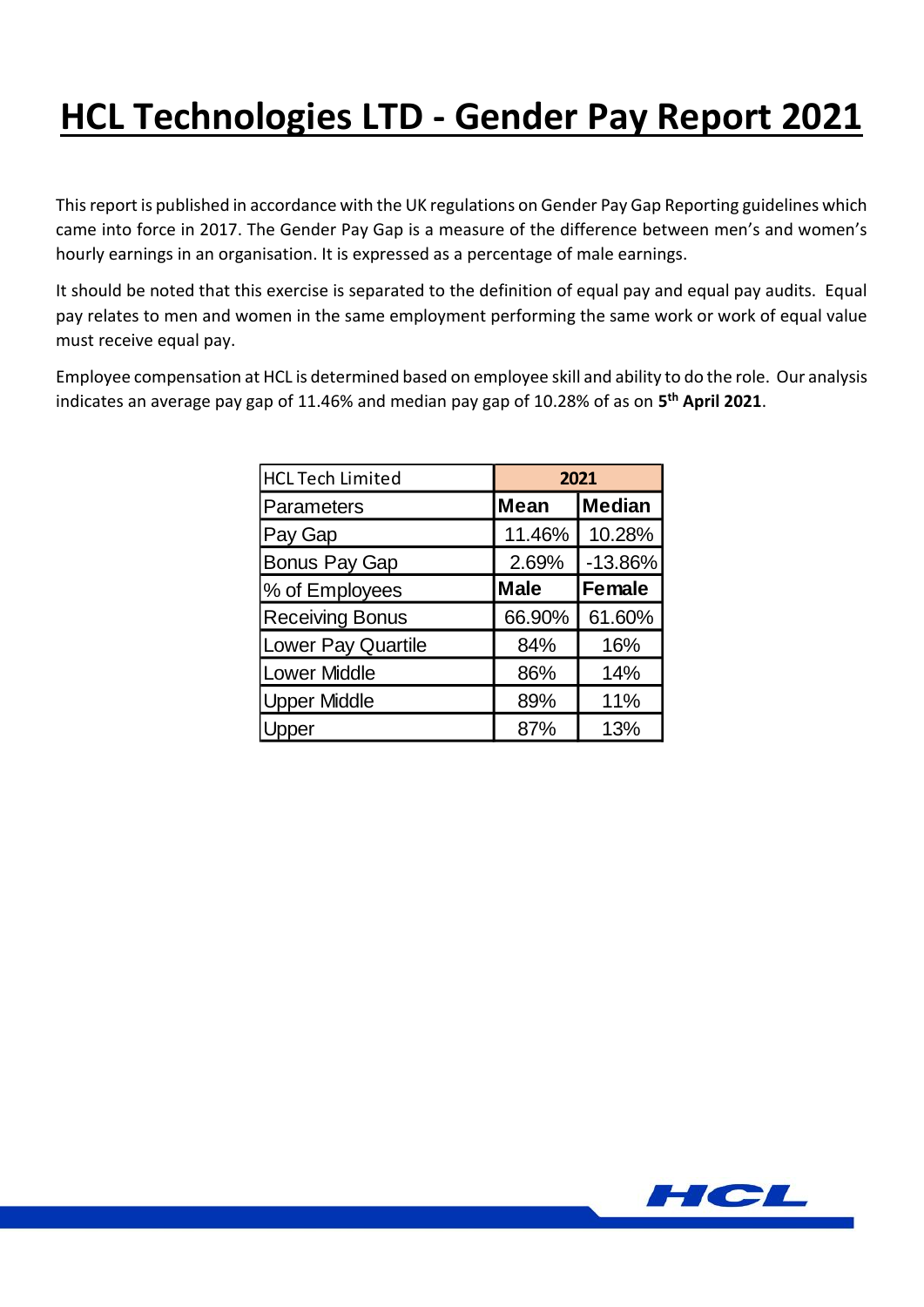## **Next Steps and Recommendations**

Women Empowerment is an important part of the holistic diversity agenda, and we believe in initiating the changes that will play a pivotal role in this decision making. At HCL, we are committed to women empowerment and celebrating women contribution in the organisation. HCL is committed to provide employees with equal opportunities to unleash their potential and respect differences to create a sense of belonging.

HCL acknowledges realities and design policies to create a safe place to grow and thrive. Some of HCL's key organization-wide initiatives are:

- L1 mandate to ensure that each line of business head has women direct reports at a senior leadership position.
- Women Career Development Programs
	- ASCEND is a leadership development program aimed at building a robust women leadership pipeline
	- Stepping-Stones is a development program for entry and mid-level women managers to help them reach their desired role.
- Employee Resource Groups
	- Women Connect Network advocates a gender-neutral work environment, recommends appropriate policies, and positions HCL Technologies as an employer of choice by women across the globe.
	- Pride@HCL: creates awareness on LGBTQ+ issues through education and sensitivity training; collaborates and provides strategic guidance to teams on policies that affect the LGBTQ+ community.
	- Single Parent Network: a voluntary, employee-led group of active single parent HCLites who contribute both by improving social and emotional wellbeing for other single parents and their families.
	- Ability Connect: facilitates an environment that promotes awareness, policies, and programs to support people with disability and enables an accessible workplace.
	- Multi-cultural ERG (MERG): a network of employees that uphold the cause of diversity and inclusion by lending a voice and support to people of colour, race, and ethnicity.
- Red Ladder Initiative: The initiative takes an ecosystem approach and endeavours to impact not only women leadership within HCL Technologies but also encompasses women leaders in client organizations. Through a range of initiatives and awards, this gender inclusion program identifies high-performing women and supports them in taking the next steps towards effective leadership roles.
- "She Inspires" Video Series: The series captures the life stories of women who have blazed a trail in the science, technology, engineering, and mathematics (STEM) fields to inspire the next generation of women leaders to choose an education/career in these fields.
- Momtastics: enables young mothers and expectant mothers to transition smoothly when they come back to work post-parental leave.
- 100 step Journey: an initiative launched by the CEO wherein female employees can share ideas to improve DEI efforts in the company.
- Board Luncheon: an initiative where Board Members interact with senior female leaders to gather their views and suggestions to enhance DE&I practices.